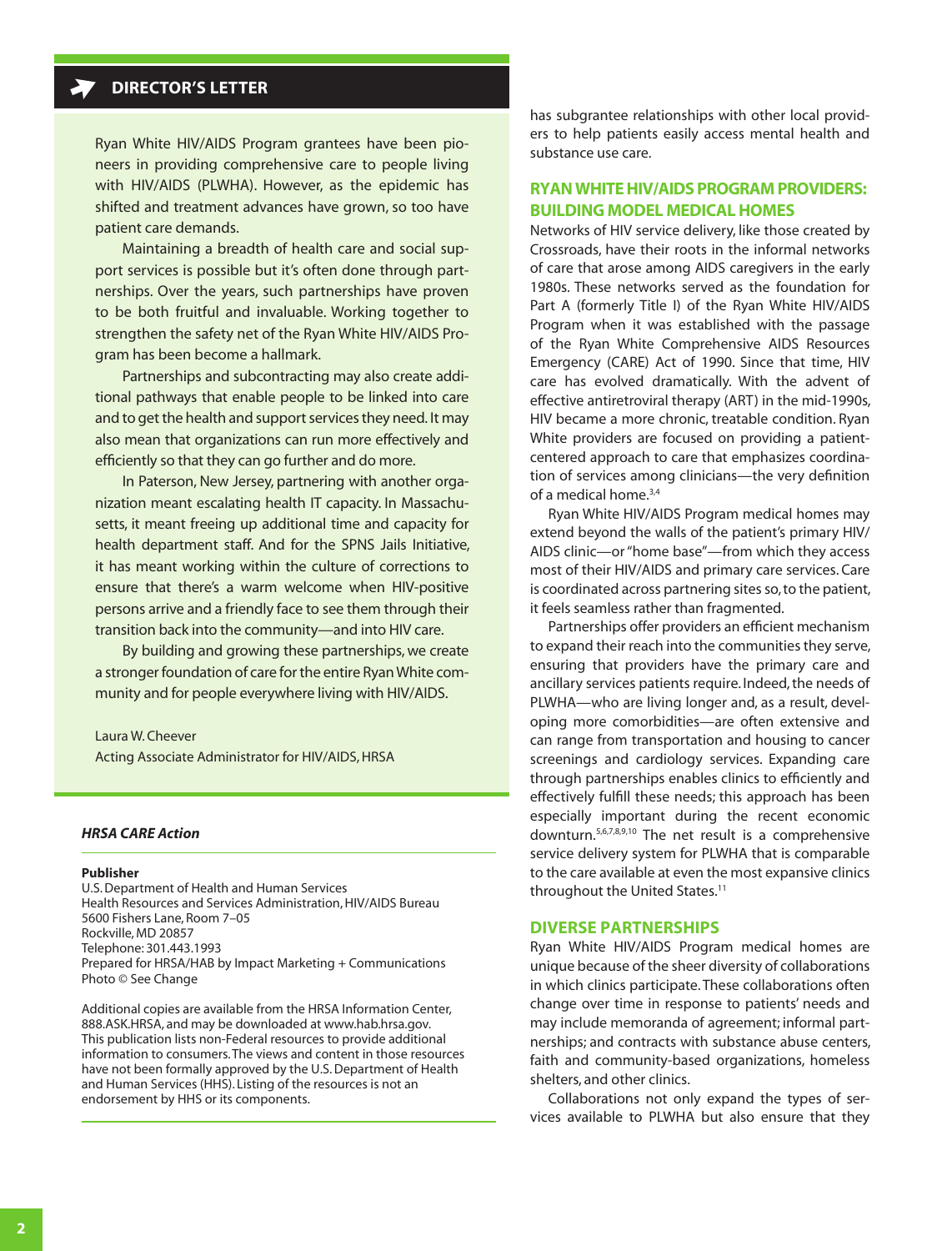# **AVOIDING TURF WARS**

Particularly in a tight fiscal climate, clinics may view one another as competitors rather than as potential collaborative partners. Creating memoranda of understanding (MOUs) can help provide guidance and ground rules concerning the nature of a particular partnership. Sites should also discuss their expectations, work style, reporting relationships, any data sharing, and other pertinent information up front. Rules and regulations such as the Health Insurance Portability and Accountability Act (HIPAA) also need to be taken into consideration in regard to any information sharing.

Pre-planning and securing buy-in will help avoid obstacles down the road, as well as create both a transition and an overall experience that are more seamless for patients.

have multiple pathways into HIV/AIDS care.<sup>12,13</sup> Patients can be engaged in care either through the clinic or through one of the clinic's partners. PLWHA who learn their status while staying in a homeless shelter, for example, can be transported directly to the clinic to begin work with a case manager and learn about their treatment options.

The need for expanding HIV care to PLWHA has never been greater. According to the U.S. Centers for Disease Control and Prevention (CDC), many PLWHA in the United States—including the 20 percent of HIV-positive persons who are unaware of their serostatus—are not receiving care.<sup>14</sup> Other PLWHA are aware of their HIV status, but have fallen out of care or never had an opportunity to actively engage in care after learning their diagnosis.<sup>15</sup>

PLWHA who are not receiving care are statistically more likely to have low socioeconomic status, limited educational attainment, or histories of incarceration, all of which create significant impediments to employment, health insurance, and HIV care. They may be fearful of disclosing their status to partners, family members, and friends.<sup>16,17,18,19</sup> Others have little knowledge about the health care system; engaging in HIV care may be their first experience of seeing a doctor regularly.<sup>20</sup> Many PLWHA are tested for HIV only after they develop symptoms or need emergency medical care; in these situations, late diagnosis can undermine health outcomes, quality of life, and life expectancy.<sup>2</sup>

#### *Streamlining ADAP: A State and*

#### *Community Vendor Relationship*

The Massachusetts Department of Public Health (DPH) Office of AIDS focuses on the administration of HIV programming within the State. All medical care, lab tests, and case management are managed through contracts with local providers. This arrangement includes the State's ADAP,\* which is facilitated by a contracted partner—currently the Community Research Initiative of New England (CRI)—selected through a competitive bidding process. Annette Rockwell, Federal Grants Coordinator for the Massachusetts DPH Office of AIDS, says the agency outsourced its ADAP from the start. "With a bureaucracy our size administering care for a high-prevalence metropolitan area as well as [for] more rural areas of the State, we rely on our community partners to meet the needs of individual clients," says Rockwell.

Because the demographics of the HIV/AIDS epidemic vary across Massachusetts, community partners can offer targeted, culturally competent support in diverse communities more readily than can a centralized bureaucracy like the Massachusetts DPH. "The expertise of our community partners, who are able to respond quickly to an epidemic that is constantly changing, both in terms of treatments that are available and the systems of care and other payers that exist for HIV care, is the key to our success," says Rockwell.

Craig Wells, deputy director of CRI and director of the Massachusetts ADAP program, agrees. "Partners like CRI can provide patients with personalized care in ways that State agencies cannot," he says. CRI works directly with more than 9,000 pharmacies and clients across the State and has taken great care to foster working relationships with case managers, care providers, and other staff providing services to PLWHA. CRI works with service providers to address all ADAP-related issues from enrollment procedures to paperwork.

*"Partners like CRI can provide patients with personalized care in ways that State agencies* 

*cannot."* — Craig Wells, deputy director of CRI and director of the Massachusetts ADAP program

It is not uncommon for CRI staff to contact patients directly to help them complete their forms or to work with case managers and pharmacies to educate them about ADAP and how it intersects with Medicaid and the State's health law. "We're able to be more nimble [than a] bureaucratic structure," says Wells. "If we get a call on a Friday afternoon from a patient who is having trouble filling a prescription, we can respond immediately."

CRI also has been able to forge relationships with those who work directly with PLWHA, such as case managers and pharmacists, providing them with invaluable information about ADAP and its relationship to other health care legislation. For example, when the Medicare Modernization Act of 2003, which subsidizes prescription drug costs for Medicare

\* In Massachusetts, the State Part B-funded ADAP program is called the HIV Drug Assistance Program or HDAP. To avoid confusion, however, this newsletter uses the term "ADAP" throughout.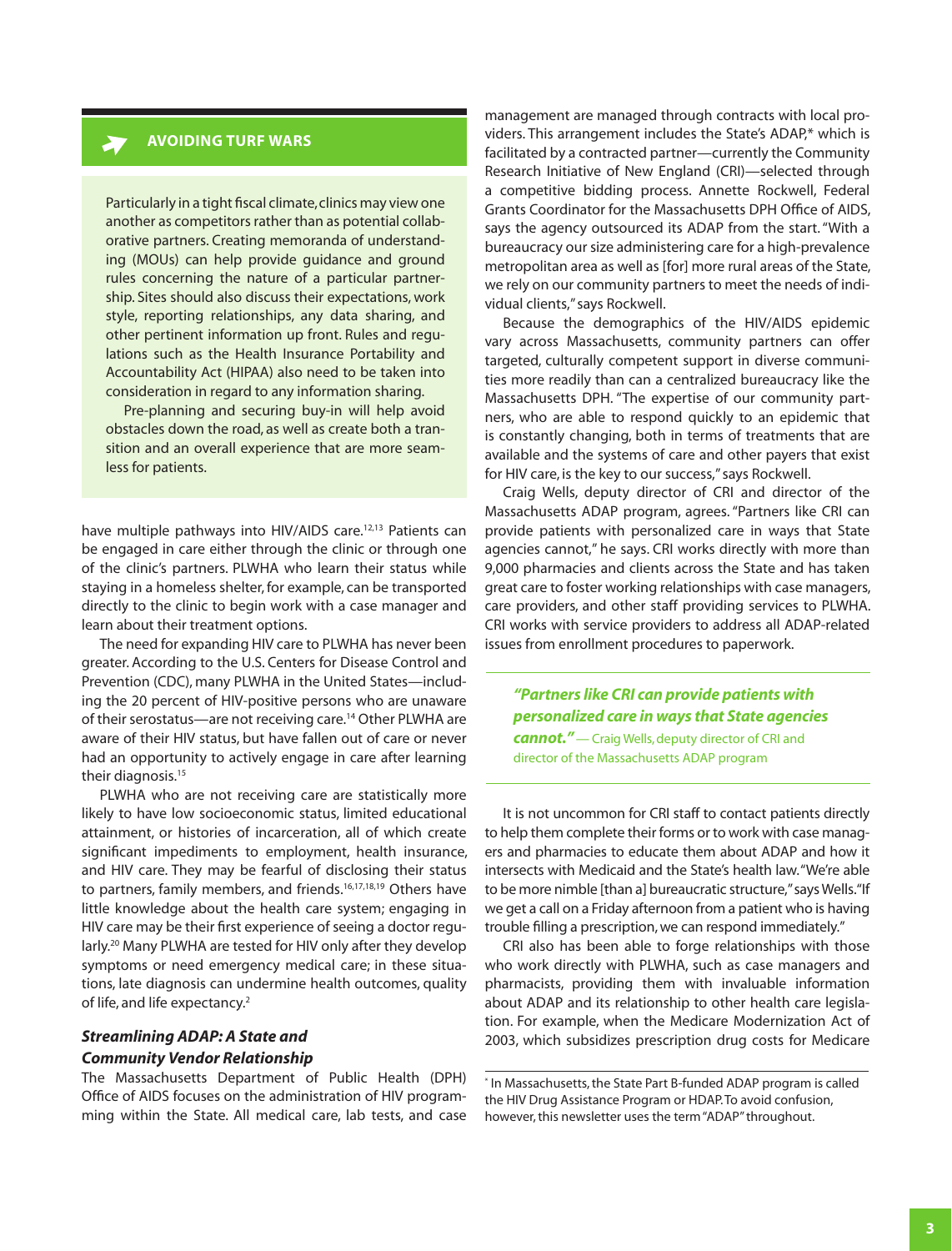beneficiaries, went into effect in January 2006,<sup>21</sup> CRI partnered with the New England AIDS Training and Education Center and the Massachusetts DPH to present informational sessions on how the law would affect PLWHA.

Rockwell says that the Massachusetts DPH's approach to administering its ADAP program might not work in other states; Massachusetts is considerably smaller in size and population than other States and has its own health care system.<sup>22</sup> Massachusetts, however, has personalized the ADAP process, making it easier to navigate for PLWHA. The Massachusetts DPH's focus on administration, in turn, has helped streamline the process of placing drugs on the Massachusetts ADAP formulary. Rockwell explains: "Anything that removes barriers for clients, in terms of access to care and treatment, is good in terms of adherence to regimens."

#### *Innovative IT Vendor Enables City to Ramp Up Care*

The Special Projects of National Significance (SPNS) initiative, which provides funding to develop new models of care within the Ryan White HIV/AIDS Program, supports the creation of unique and productive relationships to improve HIV service delivery. One such relationship developed during the SPNS Information Technology Networks of Care Initiative, which took place from 2007 to 2011. During this time, the City of Paterson, New Jersey, and five other Ryan White-funded sites were charged with enhancing their existing electronic networks to facilitate online health information exchanges (HIEs) that would enable information from patients' records to be updated and shared online.

*"Anything that removes barriers for clients, in terms of access to care and treatment, is good in terms of adherence to regimens." —* Annette Rockwell, Federal Grants Coordinator for the Massachusetts DPH Office of AIDS

The work required to facilitate HIEs often involves a high level of technological expertise that most Ryan White HIV/AIDS Program providers do not have on hand. The City of Paterson addressed this gap by teaming up with RDE Systems, a creator of the Electronic Comprehensive Outcomes Measurement Program for Accountability and Success (eCOMPAS). Jesse Thomas, who served as technical director on Paterson's SPNS Project, explains that in addition to expertise in computer programming, the company brought to the table a "level of Internet project management expertise, including needs assessments, comprehensive planning, and quality management, that the City could not otherwise afford."

The upgraded system also helped collect data that provided a clear picture of how efficiently and effectively HIV services were reaching PLWHA in Paterson's service area. The city quickly leveraged the data to address gaps in service delivery,

## **HRSA'S INTEGRATING HIV INNOVATIVE PRACTICES (IHIP) PROJECT**

HRSA's Integrating HIV Innovative Practices (IHIP**)** project materials provide clinics with detailed information about how to replicate and incorporate into their operations best practices developed under HRSA/HAB's SPNS initiatives. Many of these best practices focus on developing productive relationships with vendors, community partners, and Ryan White HIV/AIDS Program grantees and providers. Each IHIP series includes a training manual, curriculum, and related webinar. An online help desk/wiki is also available to provide additional information and answers to common questions.

For more information and to download materials, go to [www.careacttarget.org/libraryintegrating-hiv](http://www.careacttarget.org/libraryintegrating-hiv-innovative-practices-ihip)[innovative-practices-ihip](http://www.careacttarget.org/libraryintegrating-hiv-innovative-practices-ihip).

a decision that improved not only its performance but also the health outcomes of PLWHA.

#### *Leveraging Jails to Expand HIV Care*

Several Ryan White HIV/AIDS Program providers have partnered with local jails to identify and deliver primary and ancillary services to hard-to-reach PLWHA. Several of the most innovative partnerships occurred during the SPNS Linkages to Primary Care and Services in Jail Settings Initiative (Jails Initiative), which funded 10 sites for 4 years starting in 2007. One SPNS site, the New York City Department of Health and Mental Hygiene/Rikers Island, served as an intermediary between PLWHA, the jail, and the drug treatment courts in Manhattan. The department educated jail officials and lawyers about the unique treatment and care needs of incarcerated PLWHA. Alison Jordan, the site's executive director and primary investigator, explains: "We have become a friend of the court. Judges now call us for advice and expertise about patients' health and recommendations regarding alternatives to incarceration, such as drug treatment facilities and hospice."

Jean Porter, who served as principal investigator for another Jails Initiative site, AID Atlanta, oversaw that site's intensive 30-day triage program for PLWHA recently released from jail. The intervention involved intensive case management, including "handson" linkages to substance use treatment, literacy and job training programs, transportation, and housing. During that time, Porter says, AID Atlanta and its partners taught PLWHA to "take charge of their health and ... leave past risk behaviors behind."

To be successful, however, all SPNS jail grantee sites had to learn to navigate the organizational structure of a jail setting. Jails have their own cultures, rules, and regulations. This meant SPNS grantees needed to learn about—and respect—this new culture and create ways to work amicably within it.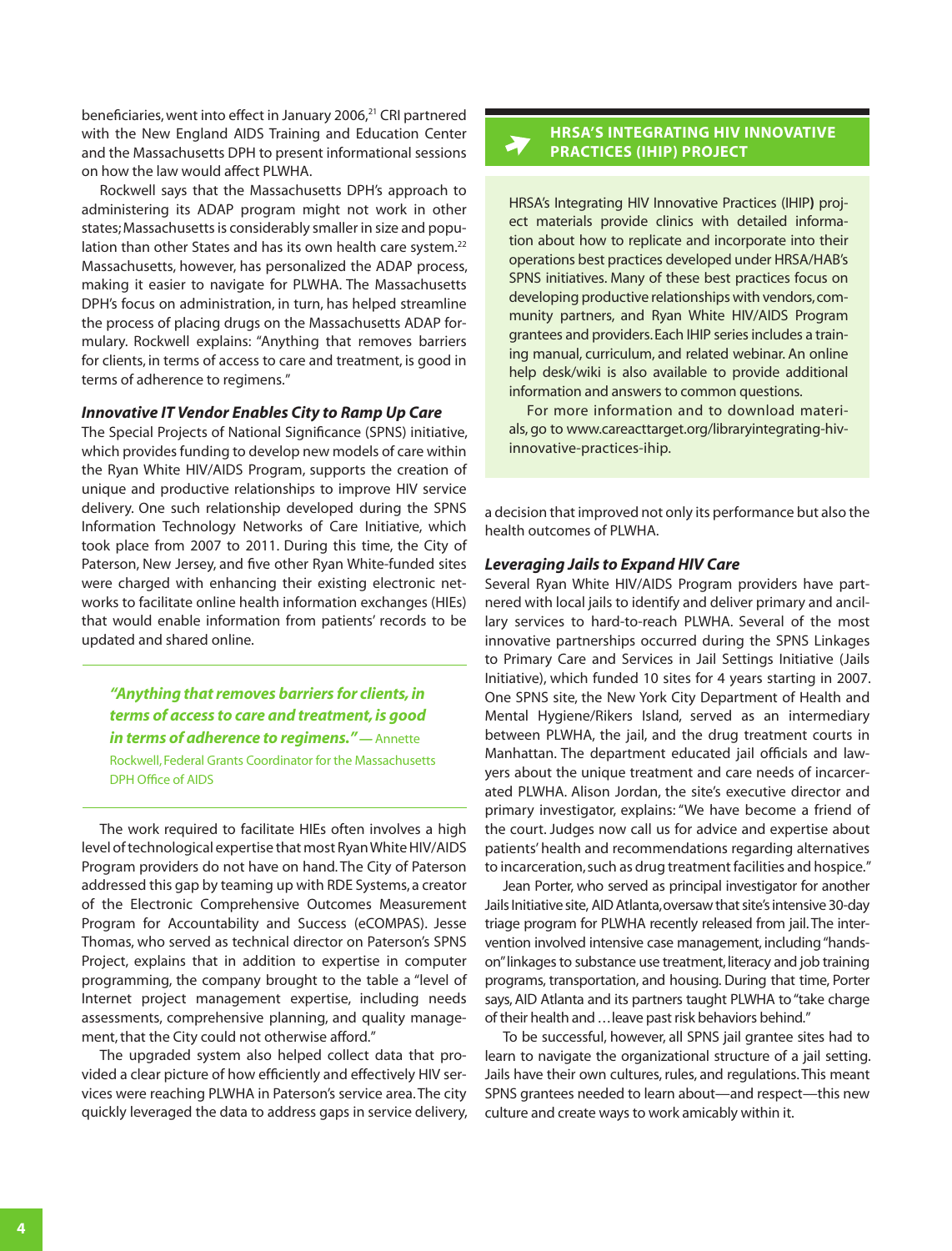## **EXPANDING CARE BRINGS CHALLENGES AND OPPORTUNITIES**

Expanding care through collaborations can be challenging for clinics, their partners, and the PLWHA they serve. Howell Ira Strauss, executive director of the AIDS Care Group in Chester, Pennsylvania, says that patients' needs may surpass available resources. Sometimes, he says, "you solve one problem while creating two others." For example, his agency has forged a relationship with a food pantry to provide PLWHA with muchneeded healthful food supplies. Yet when their patients, some of whom did not have cars, went to pick up their groceries, they found themselves trying to figure out how to get home on foot or by bus while carrying many bags of groceries.

Strauss also stresses that some collaborations, despite a well-crafted memorandum of agreement, may not work out because the participating agencies have different operational styles and care-delivery goals. For example, the AIDS Care Group decided to end a year-long relationship with an agency it had enlisted to provide case management for PLWHA who were newly released from a local county jail. Rather than meet PLWHA in the field upon their release, the partner agency preferred to have patients come to its offices. "We felt our patients needed and deserved more hands-on assistance when reentering the community," says Strauss, so the AIDS Care Group hired three case managers whose responsibilities included driving formerly incarcerated PLWHA to obtain lab tests, dental care, and substance use and housing services. "We don't like to lose sight of the PLWHA we serve," explains Strauss.

In Jackson, Mississippi, the Crossroads Clinic had to close its onsite dental office temporarily when its relationship with a local dental provider ended. The clinic quickly rallied, however, to ensure that clients continued to have access to dental care, which is limited in the State. Using its Part B funds, the clinic brought in a hygienist and other dental staff to reopen the dental clinic.

Other entities build mechanisms into their contracts with partners to facilitate the termination of collaborations in a manner that limits disruptions in care. The Massachusetts DPH, for example, awards the contract to administer its ADAP program through a competitive bidding process. Contracts are awarded for 5-year periods, with the option for two 2-year renewals.

# **THE FUTURE OF RYAN WHITE HIV/AIDS PROGRAM MEDICAL HOME PARTNERSHIPS**

The relationships fostered by Ryan White HIV/AIDS Program providers and community-based organizations, government agencies, and primary care clinics have helped expand and enhance HIV service delivery systems. Easier access helps PLWHA remain engaged in care, which ultimately improves their health outcomes. Moreover, PLWHA adhering to ART are less likely to transmit the virus to their partners, decreasing the number of new HIV infections and, in turn, the community viral load. This benefit is particularly important for

# **ONLINE RESOURCES**

*Bringing It All Together: What HIV Providers Need to Know About Integrated Treatment:* http://paetc.org/main/wpcontent/uploads/2012/06/Rutkowski-Border-2012-06-09.pdf.

*Building Data Partnerships with Staff and Contractors:* [www.careacttarget.org/content/building-data-partnerships](http://www.careacttarget.org/content/building-data-partnerships-staff-and-contractors)[staff-and-contractors](http://www.careacttarget.org/content/building-data-partnerships-staff-and-contractors)

*Continuum of Care, Partnerships, Planning (Part A Admin Overview):* [www.careacttarget.org/library/continuum-care](http://www.careacttarget.org/library/continuum-care-partnerships-planning-part-admin-overview)[partnerships-planning-part-admin-overview](http://www.careacttarget.org/library/continuum-care-partnerships-planning-part-admin-overview)

*Dental Partnerships: Ryan White HIV/AIDS Program Community Based Dental Partnership Program.* **January 1, 2008:** [www.careacttarget.org/content/dental-partnerships](http://www.careacttarget.org/content/dental-partnerships-ryan-white-hivaids-program-community-based-dental-partnership-program)[ryan-white-hivaids-program-community-based-dental](http://www.careacttarget.org/content/dental-partnerships-ryan-white-hivaids-program-community-based-dental-partnership-program)[partnership-program](http://www.careacttarget.org/content/dental-partnerships-ryan-white-hivaids-program-community-based-dental-partnership-program)

**Primary Care and HIV/AIDS.** *HRSA CAREAction:* [http://](http://hab.hrsa.gov/newspublications/careactionnewsletter/habcareactionmarch2012.pdf) [hab.hrsa.gov/newspublications/careactionnewsletter/](http://hab.hrsa.gov/newspublications/careactionnewsletter/habcareactionmarch2012.pdf) [habcareactionmarch2012.pdf](http://hab.hrsa.gov/newspublications/careactionnewsletter/habcareactionmarch2012.pdf) 

*Ryan White: An Unintentional Home Builder:* [www.](http://www.theaidsreader.com/display/article/1145619/1408105) [theaidsreader.com/display/article/1145619/1408105](http://www.theaidsreader.com/display/article/1145619/1408105).

*Strengthening HIV Care: A Manual to Help Small Organizations Make Big Change in Communities of Color:* [www.aidsetc.org/aidsetc?page=etres](http://www.aidsetc.org/aidsetc?page=etres-display&resource=etres-189)[display&resource=etres-189.](http://www.aidsetc.org/aidsetc?page=etres-display&resource=etres-189)

communities with large populations of hard-to-reach PLWHA and persons at high risk for HIV, such as MSM and IDUs.<sup>15, 23, 24, 25</sup>

Indeed, multilevel, cross-agency collaboration among Ryan White HIV/AIDS Program entities to expand and enhance care delivery to PLWHA speaks directly to the goals of the National HIV/AIDS Strategy, which include reducing the number of people who become infected with HIV; increasing access to care and improving health outcomes for PLWHA; and reducing HIV-related health disparities.<sup>26</sup> Most importantly, interagency cooperation among grantees and providers is already helping to reduce new infections and increase the number of HIV-positive people who know their serostatus.

Patient-centered medical homes, like those fostered by the Ryan White HIV/AIDS Program, not only make HIV care services easier to navigate but also contribute to making HIV care less intimidating, thereby ensuring that PLWHA can more easily engage in HIV care and services. According to Rockwell, Massachusetts DPH partnerships have helped give the agency a "face" in the community. She explains, "PLWHA have seen us with CRI at community events throughout the State and have gotten to know and trust us. They know we are totally committed to their treatment needs."